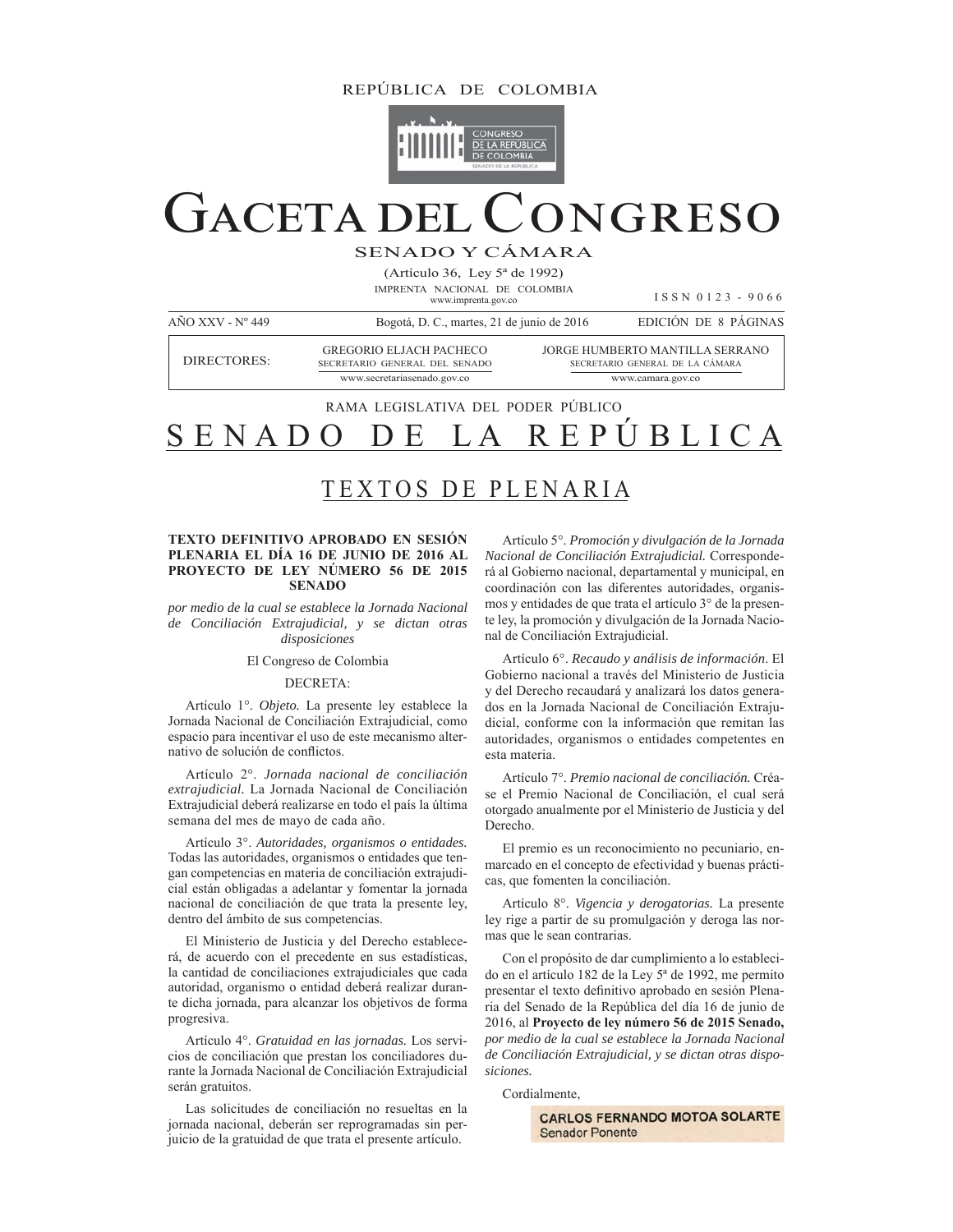El presente texto definitivo, fue aprobado sin modificaciones en sesión Plenaria del Senado de la República el día 16 de junio de 2016, de conformidad con el texto propuesto para segundo debate.

# **GREGORIO ELJACH PACHECO** Secretario General

## $* * *$

#### TEXTO DEFINITIVO APROBADO EN SESIÓN PLENARIA EL DÍA 16 DE JUNIO DE 2016 AL PROYECTO DE LEY NÚMERO 74 DE 2015 SENADO, 037 DE 2014 CÁMARA

por medio de la cual se establecen mecanismos de protección al usuario del servicio de transporte aéreo nacional de pasajeros y se dictan otras disposiciones.

#### El Congreso de la República de Colombia

#### **DECRETA:**

Artículo 1°. Objeto. El objeto de la presente ley es garantizar los derechos a la modificación de fecha, retracto, corrección de los datos personales y publicidad e información mínima de los usuarios de servicios nacionales de transporte aéreo de pasajeros.

Artículo 2°. Derecho a la modificación de fecha. Los usuarios del servicio de transporte aéreo nacional podrán modificar las fechas para la realización de este servicio en las mismas condiciones pactadas y teniendo en cuenta lo pagado. Para ello, se aplicarán a los usuarios las siguientes reglas: si comunica previamente al proveedor del servicio de transporte sobre el cambio de la reserva con una anticipación no menor a ocho (8) días calendario, contados a partir de la fecha del viaje, la aerolínea aceptará la solicitud del usuario sin que proceda cobro administrativo alguno, a excepción de la diferencia tarifaria y si esta solicitud se hace en un plazo menor a los ocho (8) días deberá pagar los costos administrativos que determine la Empresa de Transporte Aéreo de Pasajeros los cuales no podrán exceder los uno punto tres  $(1.3)$  salarios mínimos legales diarios vigentes para el servicio nacional y la diferencia tarifaria del servicio. Lo dispuesto en el presente inciso no aplicará cuando se trate de tarifas promocionales debidamente registradas ante la Unidad Administrativa Especial de Aeronáutica Civil y dadas a conocer al usuario

Parágrafo. Vigencia de los tiquetes de transporte aéreo nacional. Los tiquetes de transporte aéreo nacional de pasajeros que no se usen en la fecha pactada, tendrán una vigencia mínima de un (1) año, sin perjuicio de que el transportador la prorrogue, bajo las condiciones provistas en el presente artículo.

Artículo 3°. Derecho de retracto. En todos los contratos para la prestación del servicio de transporte aéreo nacional de pasajeros, medios no convencionales se entenderá pactado el derecho de retracto en favor del adquiriente del tiquete. El ejercicio del derecho estará sujeto a las siguientes reglas. El retracto deberá ser ejercido, a través de cualquier canal de atención del vendedor, dentro de los tres días calendarios siguientes a la operación de compra; y este solo podrá ser ejercido con una anterioridad igual o mayor a ocho (8) días calendario entre el momento de su ejercicio oportuno y la fecha prevista para el inicio de la prestación del servicio para operaciones nacionales.

Las aerolíneas o las agencias de viaje deberán devolverle en dinero al usuario todas las sumas pagadas sin que proceda a hacer descuentos o retenciones por concepto alguno.

La aerolínea que vendió el tiquete, deberá reembolsar el dinero al pasajero en un plazo máximo de cinco (5) días calendario a partir de la comunicación del retracto. En el caso del agente de viajes que vendió el tiquete, deberá reembolsar el dinero al pasajero en un plazo máximo de treinta (30) días calendario a partir de la comunicación del retracto.

Si el pasajero ejerce su derecho de retracto dando aviso a la agencia de viaje que realizó la venta del tiquete como intermediario, esta procederá al reembolso del dinero al pasajero una vez la aerolínea ponga a su disposición el monto correspondiente, sin perjuicio del plazo de treinta (30) días previsto en el inciso anterior para que el reembolso del dinero del pasajero se haga efectivo.

Artículo 4°. Derecho a la corrección de datos personales. Los usuarios del servicio de transporte aéreo nacional de pasajeros, podrán corregir la información personal suministrada al momento de la adquisición del tiquete, sin que exista penalidad alguna, siempre y cuando no cambien las condiciones pactadas de prestación del servicio, ni el beneficiario original de servicio.

Artículo 5°. Información mínima y publicidad. El transportador y/o la agencia de viajes, dependiendo de quien realice la venta, deberá suministrar a los usuarios información clara, veraz, suficiente, oportuna, verificable, comprensible, precisa e idónea sobre las condiciones del transporte respecto a reservas y cancelaciones, adquisición de tiquetes, tarifas y sus condiciones, limitaciones de equipaje, elementos que no se pueden transportar y en general los derechos, deberes, restricciones y requisitos que debe cumplir el usuario para que le presten un adecuado servicio de transporte aéreo, en concordancia con lo dispuesto en la Ley 1480 de 2011 en materia de información y publicidad.

Parágrafo. La Unidad Administrativa Especial de Aeronáutica Civil, o quien haga sus veces, dará amplia publicidad, de forma permanente, en medios masivos de comunicación, así como en los diferentes puntos de atención a los usuarios de los mecanismos de protección establecidos en esta ley. Lo anterior sin perjuicio de la competencia materia de publicidad de la Superintendencia de Industria y Comercio.

Artículo 6°. Competencia. Lo regulado en esta ley, sin perjuicio de lo establecido en el parágrafo del artículo 5° de la presente ley, será competencia de la Unidad Administrativa Especial de Aeronáutica Civil en los términos implementados por el parágrafo 2° del artículo 25 de la Ley 1558 de 2012.

#### Parágrafo. (Eliminado).

Artículo 7°. Normas más favorables. En caso de conflicto o duda sobre la aplicación entre estas normas y los Reglamentos Aeronáuticos de Colombia, prevalece la más favorable al usuario. La norma que se adopte debe aplicarse en su integridad.

Artículo 8°. Sanciones. La Unidad Administrativa Especial de Aeronáutica Civil, conforme al artículo 55 de la Ley 105 de 1993, establecerá las sanciones por el incumplimiento de estas disposiciones.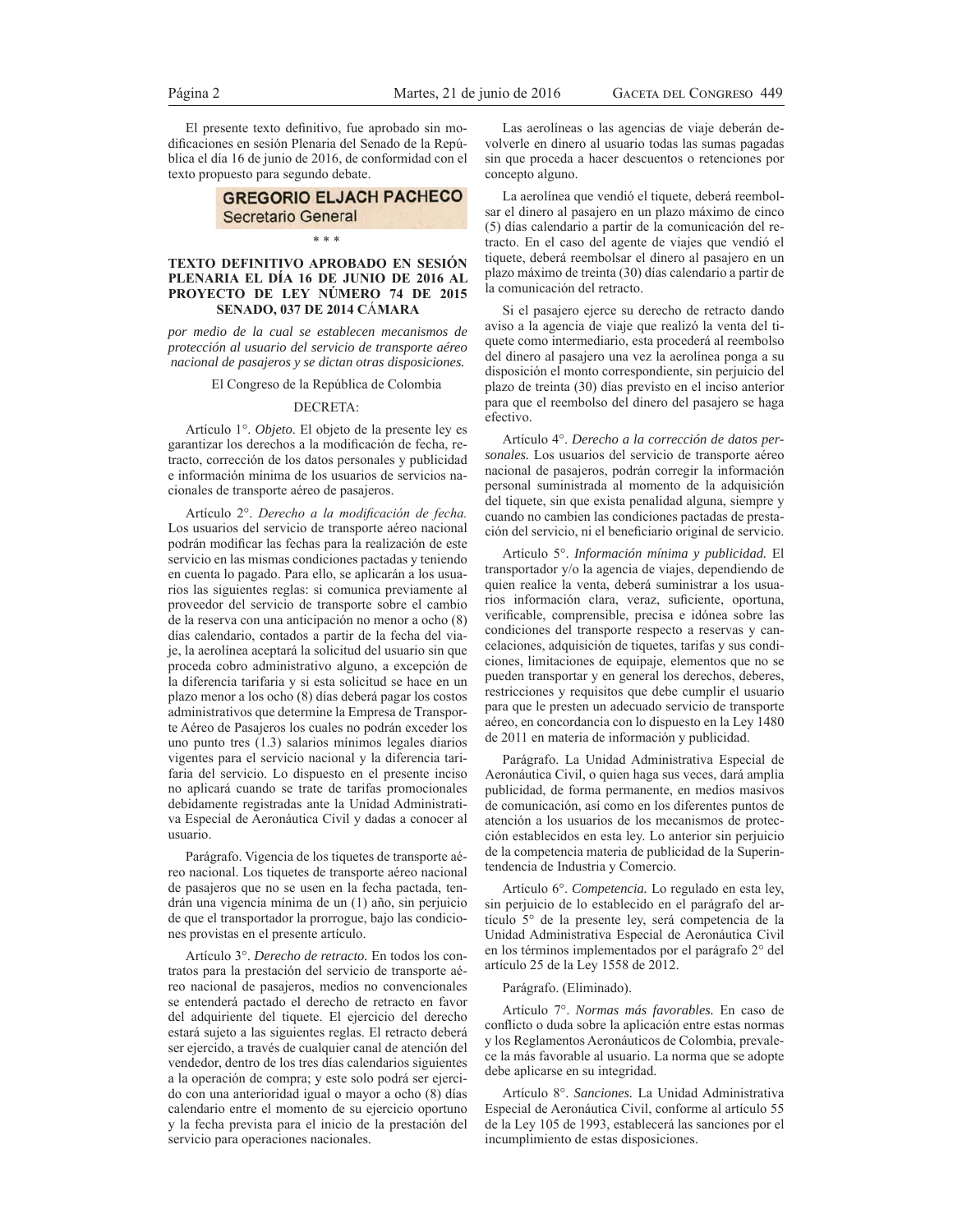Artículo 9°. Vigencia. La presente ley entra en vigencia a partir de su promulgación y deroga todas las normas que le sean contrarias.

Con el propósito de dar cumplimiento a lo establecido en el artículo 182 de la Ley 5<sup>ª</sup> de 1992, me permito presentar el texto definitivo aprobado en sesión Plenaria del Senado de la República del día 16 de junio de DO**Proyecto de ley número 74 de 2015 Senado - 037 de 2014 Cámara,** *por medio de la cual se establecen mecanismos de protección al usuario del servicio de transporte aéreo nacional de pasajeros y se dictan otras disposiciones.*

Cordialmente,

# **ARLETH CASADO DE LOPEZ Senador Ponente**

El presente texto definitivo, fue aprobado con modificaciones en sesión Plenaria del Senado de la República el día 16 de junio de 2016, de conformidad con el texto propuesto para segundo debate.

# **GREGORIO ELJACH PACHECO** Secretario General

 $* * *$ 

#### **TEXTO DEFINITIVO APROBADO EN SESIÓN PLENARIA EL DÍA 16 DE JUNIO DE 2016 AL PROYECTO DE LEY NÚMERO 104 DE 2015 SENADO**

*por medio de la cual se fomenta la economía creativa – Ley Naranja.*

#### El Congreso de Colombia

#### DECRETA:

Artículo 1°. Objeto. La presente ley tiene como objeto desarrollar, fomentar, incentivar y proteger las industrias creativas. Estas serán entendidas como aquellas industrias que generan valor en razón de sus bienes y servicios, los cuales se fundamentan en la propiedad intelectual.

Artículo 2°. Definiciones. Las industrias creativas comprenderán los sectores que conjugan creación, producción y comercialización de bienes y servicios basados en contenidos intangibles de carácter cultural, y/o aquellas que generen protección en el marco de los derechos de autor.

Las industrias creativas comprenderán de forma genérica -pero sin limitarse a-, los sectores editoriales, audiovisuales, fonográficos, de artes visuales, de artes escénicas y espectáculos, de turismo y patrimonio cultural material e inmaterial, de educación artística y cultural, de diseño, publicidad, contenidos multimedia, software de contenidos y servicios audiovisuales interactivos, moda, agencias de noticias y servicios de información, y educación creativa.

Artículo 3°. Importancia. El Gobierno nacional tomará las medidas necesarias para que las industrias creativas nacionales sean exaltadas, promocionadas, incentivadas, protegidas y reconocidas.

Para ello coordinará articuladamente sus esfuerzos, con miras a visibilizar este sector de la economía promoviendo su crecimiento e identificándolo como un sector generador de empleo de calidad, motor de desarrollo, y que fomenta el tejido social y humano, así como la identidad y equidad.

Artículo <sup>4°</sup>. Política Integral de la Economía Creativa. El Gobierno nacional formulará una Política Integral de la Economía Creativa (Política Naranja), con miras a desarrollar la presente ley, y ejecutar en debida forma sus postulados y objetivos.

Para ello, el Gobierno nacional identificará los sectores objeto de la misma, formulando lineamientos que permitan desarrollarlos, fortalecerlos, posicionarlos, protegerlos y acompañarlos como creadores de valor agregado de la economía.

Parágrafo. El Gobierno nacional reglamentará lo pertinente en procura de la adecuada implementación de la política pública de la que trata este artículo, y buscará la participación plural y equilibrada de actores públicos, privados, sociales, gremiales y asociativos en el ámbito de la cultura y las industrias creativas.

Artículo 5°. Las 7i. Estrategia para la gestión pú*blica*. Las 7i serán entendidas como las estrategias que se implementarán para darle efectiva aplicación a esta lev:

1. Información. Se promoverá un adecuado levantamiento de información constante, confiable y comparable sobre los sectores de la economía creativa.

2. Instituciones. Se coordinará la gestión administrativa que permita involucrar al sector público, privado, mixto y no gubernamental, que permita articular de forma adecuada los postulados de la Economía Creativa.

3. Industria. Se fortalecerá el papel de las industrias creativas así como su formalización y adecuación, con la finalidad de que se privilegie y apoye su contribución en el producto interno bruto.

4. Infraestructura. Se desarrollará la infraestructura necesaria para que, en el marco de las competencias del Gobierno nacional y los Gobiernos locales, se privilegie la inversión en infraestructura física e infraestructura virtual, así como a su acceso inclusivo.

5. Integración. Se promoverán los instrumentos internacionales necesarios para que las industrias de la economía creativa obtengan acceso adecuado a mercados fortaleciendo así su exportación, sin perjuicio de aquellos tratados y obligaciones internacionales suscritas y ratificadas por Colombia.

6. Inclusión. Se promoverá el desarrollo de las industrias creativas, con miras a que estas se conviertan en vehículos de integración y resocialización como generadoras de oportunidades laborales y económicas.

7. Inspiración. Se promoverá la participación en escenarios locales, virtuales, nacionales e internacionales que permitan mostrar el talento nacional, conocer el talento internacional, e inspirar la cultura participativa desarrollando la Economía Creativa en todas sus expresiones.

Artículo 6<sup>°</sup>. Cuenta satélite de cultura y economía *naranja*. El Departamento Administrativo Nacional de Estadística (Dane), el Ministerio de Cultura, el Ministerio de Tecnologías de la Información y las Comunicaciones, y el Ministerio de Comercio, Industria y Turismo levantarán, ampliarán, adecuarán y actualizarán los sectores y alcances de la cuenta satélite de cultura,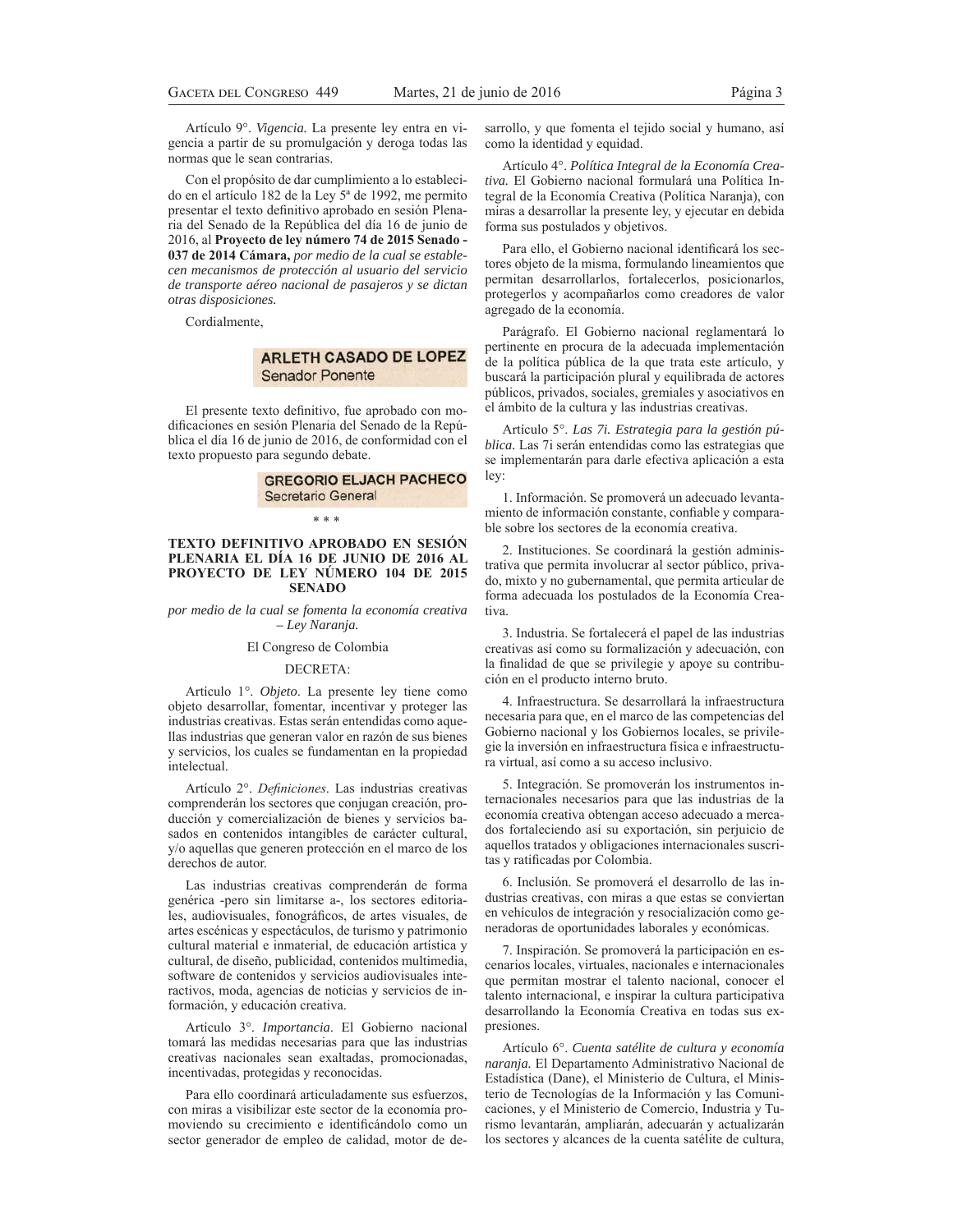la cual se denominará Cuenta Satélite de Cultura y Economía Naranja.

Para ello se tendrán en cuenta los sectores editorial, audiovisual, fonográfico, artes visuales, artes escénicas y espectáculos, turismo y patrimonio cultural material e inmaterial, educación artística y cultural, diseño, publicidad, software de contenidos, moda, agencias de noticias y servicios de información, creatividad cultural (l+D+i), educación creativa, formación técnica especializada y propiedad intelectual.

Parágrafo. El Gobierno nacional fomentará en los entes territoriales el mapeo de los sectores creativos. El Dane publicará periódicamente el documento denominado "Reporte Naranja" de estadísticas básicas sobre la economía creativa en Colombia.

Artículo 7°. Institucionalidad. El Estado promoverá el fortalecimiento de instituciones públicas, privadas y mixtas, orientadas a la promoción, defensa, divulgación y desarrollo de las actividades culturales y creativas, desarrollando adecuadamente el potencial de la Economía Creativa

Para ello se creará y conformará el Consejo Nacional de la Economía Naranja, como coordinador institucional de la economía creativa. Este Consejo estará conformado por:

1. El Ministro de Hacienda y Crédito Público.

2. El Ministro del Trabajo.

3. El Ministro de Comercio, Industria y Turismo.

4. El Ministro de Educación Nacional.

5. El Ministro de Tecnologías de la Información y Comunicaciones.

6. El Ministro de Cultura (quien lo presidirá).

7. El Director Nacional de Planeación (DNP).

8. El Director del Departamento Administrativo Nacional de Estadística (Dane).

9. El Director del Servicio Nacional de Aprendizaje (Sena).

10. El Presidente del Banco de Desarrollo Empresarial y Comercio Exterior (Bancoldex).

11. El Presidente del Fideicomiso de Promoción de Exportaciones (Procolombia).

12. El Presidente de la Financiera del Desarrollo Territorial (Findeter).

Parágrafo. La participación en este Consejo será indelegable.

Artículo 8°. Incentivos. El Gobierno nacional identificará incentivos fiscales para las personas naturales y jurídicas que ejerzan mecenazgo, patrocinio y/o auspicio, de las actividades definidas dentro de los sectores de la Economía Creativa.

Asimismo, en desarrollo de actividades como festivales y carnavales, se contemplarán las opciones de otorgamiento de zonas francas temporales para facilitar la contratación y adquisición de bienes y servicios, así como la importación temporal y la reexportación de equipos, elementos e implementos.

Parágrafo. Para el otorgamiento de los beneficios de los que trata este artículo, se deberá contar con el aval previo del Consejo Nacional de la Economía Naranja.

Artículo 9°. Promoción y fomento. El Gobierno nacional a través de la Financiera del Desarrollo Territorial (Findeter), creará líneas de crédito y cooperación técnica para el impulso a la construcción de infraestructura cultural y creativa en los entes territoriales.

Findeter trabajará coordinadamente con el Ministerio de Cultura para la construcción de agendas de "municipios, ciudades y regiones creativas" en todo el país, con miras a que estas enriquezcan los planes de los diferentes entes territoriales para el impulso de la cultura y la economía creativa.

En aras de fomentar la participación de los entes territoriales en estas iniciativas, los Órganos Colegiados de Administración y Decisión (Ocad) implementarán a través de las líneas de ciencia y tecnología proyectos de impacto regional o municipal que estimulen los sectores de la Economía Creativa.

Los proyectos de infraestructura estarán orientados principalmente a infraestructura urbana que estimule estos sectores, infraestructura dedicada tales como museos, bibliotecas, centros culturales, teatros, y otros, e infraestructura digital tendiente a democratizar el acceso a conectividad e Internet de alta velocidad.

Artículo 10. Educación para la economía creativa. En desarrollo de la jornada única escolar, el Ministerio de Educación Nacional, el Servicio Nacional de Aprendizaje (Sena) y el Ministerio de Cultura, incentivarán la formación en sectores o disciplinas culturales y creativas, así como las de emprendimiento, y en conjunto desarrollarán una agenda que fomente el talento en estas disciplinas.

La Superintendencia de Industria y Comercio, en coordinación con el Ministerio de Educación Nacional y el Servicio Nacional de Aprendizaje (Sena), realizarán jornadas periódicas de capacitación en materia de Economía Creativa.

Parágrafo. El Gobierno nacional buscará incluir como parte integral de la política en educación, componentes en el ámbito de las tecnologías de la información y las telecomunicaciones como herramienta para el desarrollo de innovaciones y aplicaciones.

Artículo 11. Financiación. El Gobierno nacional promoverá la adecuada financiación que permita desarrollar la Economía Creativa. Para esto, el Banco de Desarrollo Empresarial y Comercio Exterior (Bancoldex) abrirá líneas de crédito para emprendimientos creativos, a través de la Unidad de Desarrollo e Innovación (Innpulsa Colombia), y el Fondo Emprender del Servicio Nacional de Aprendizaje (Sena).

En igual sentido, se incrementará la disponibilidad de capital semilla y capital emprendedor para emprendimientos creativos mediante procesos concursales rigurosos de acuerdo con la ley.

Artículo 12. Exportaciones. El Fideicomiso de Promoción de Exportaciones (Procolombia) construirá en conjunto con el Ministerio de Comercio, Industria y Turismo y el Ministerio de Cultura, un programa para incentivar y aumentar las exportaciones de bienes y servicios creativos, y creará un reconocimiento a las empresas que generan las mayores exportaciones en dichos sectores.

Artículo 13. Integración. En el marco de los acuerdos comerciales suscritos por Colombia el Estado promoverá, a través del Ministerio de Comercio, Industria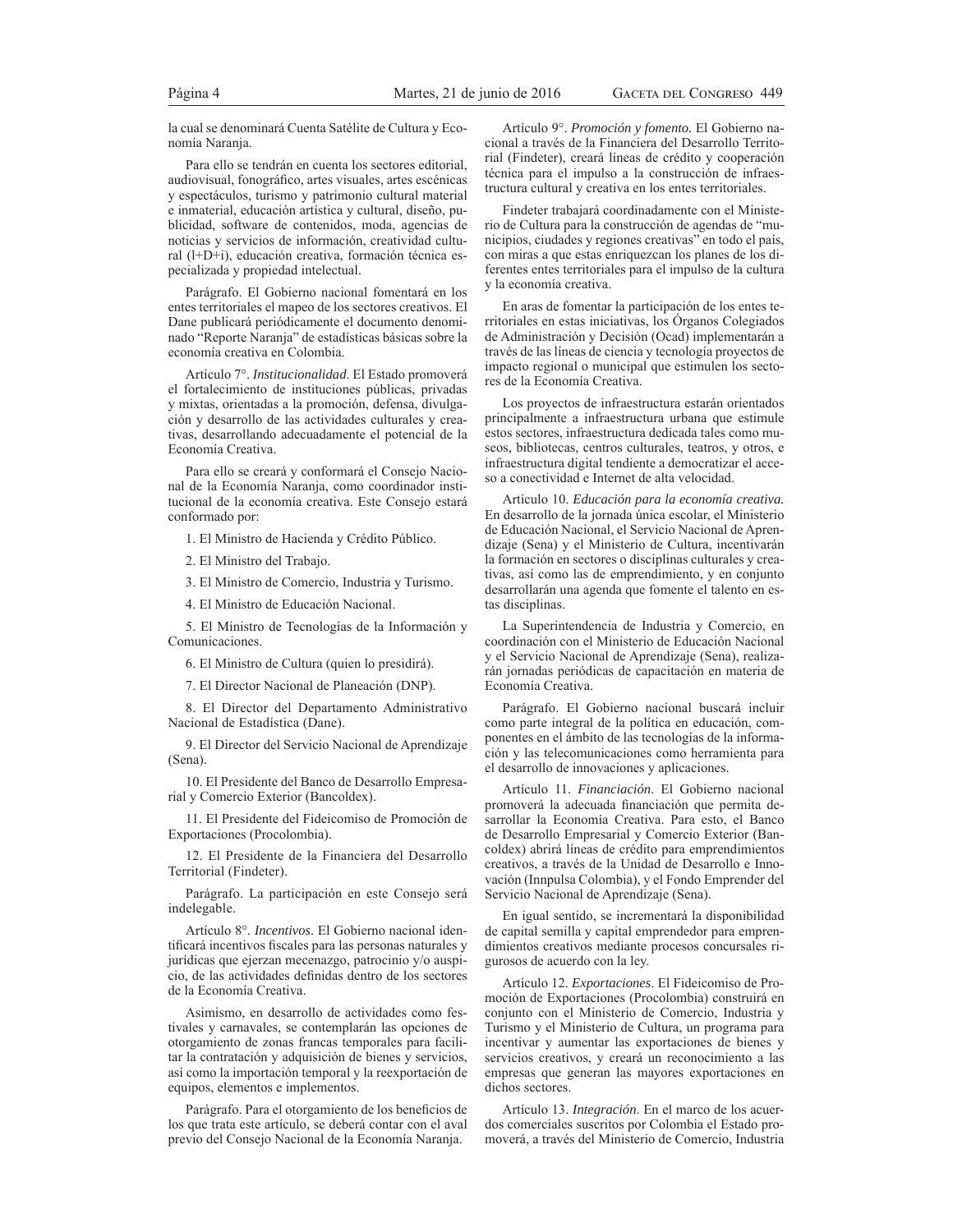y Turismo, la consolidación de Mercados Integrados de Contenidos Originales (MICOS), que faciliten la participación conjunta en actividades como la CO - nutrición, la CO - creación, la CO - producción, la CO - distribución, la CO - protección, la CO - inversión y el CO - consumo, en los sectores culturales y creativos, abriendo oportunidades de mercado para estos sectores en nuestro país.

Para este propósito, el Estado propenderá por una mejor coordinación institucional y consolidación en lo relativo a la propiedad intelectual, y trabajará mancomunadamente con el sector privado para la protección de los derechos de los creadores, combatiendo con los mejores estándares internacionales la piratería, el contrabando, y otras conductas que afecten los sectores a los que hace referencia la Economía Creativa.

Artículo 14. Sello "Creado en Colombia". El Fideicomiso de Promoción de Exportaciones (Procolombia) en conjunto con la marca País Colombia, promoverán el sello "Creado en Colombia", para la promoción de bienes y servicios creativos originados en el país.

Artículo 15. Vigencia y derogatorias. La presente ley entrará en vigencia a partir de la fecha de su promulgación, y deroga todas aquellas disposiciones que le sean contrarias.

Con el propósito de dar cumplimiento a lo establecido en el artículo 182 de la Ley 5<sup>ª</sup> de 1992, me permito presentar el texto definitivo aprobado en sesión Plenaria del Senado de la República del día 16 de junio de 2016, al Proyecto de ley número 104 de 2015 Senado, por medio de la cual se fomenta la economía creativa - ley naranja.

Cordialmente,

| ANDRES CRISTO BUSTOS<br><b>Senador Ponente</b> | BERNABE CELIS CARRILLO |  |
|------------------------------------------------|------------------------|--|
|                                                | Senador Ponente        |  |

El presente texto definitivo, fue aprobado sin modificaciones en sesión Plenaria del Senado de la República el día 16 de junio de 2016, de conformidad con el texto propuesto para segundo debate.

# **GREGORIO ELJACH PACHECO** Secretario General

\* \* \*

## TEXTO DEFINITIVO APROBADO EN SESIÓN PLENARIA EL DÍA 16 DE JUNIO DE 2016 AL PROYECTO DE LEY NÚMERO 165 DE 2016 **SENADO**

por medio de la cual la Nación se asocia a la conmemoración de los 400 años de fundación de la ciudad de Barbacoas, departamento de Nariño

#### El Congreso de Colombia

#### DECRETA:

Artículo 1°. La Nación conmemora los cuatrocientos años de fundación de Barbacoas hecho sucedido el día quince de agosto de mil seiscientos dieciséis en cabeza del capitán Pedro Martín Navarro, época en la cual la jurisdicción de la provincia abarcaba la casi totalidad de la actual costa Pacífica de Nariño.

Artículo 2°. La Nación hace un reconocimiento al municipio de Barbacoas y resalta las virtudes de sus habitantes, su vocación de paz, su honradez, su creatividad y su excelsa producción cultural lo mismo que sus aportes al desarrollo social y económico del país y la región.

Artículo 3°. El Gobierno nacional, con ocasión de la promulgación de la presente ley, podrá destinar recursos del Presupuesto General de la Nación para financiar proyectos en el municipio de Barbacoas de carácter social, cultural y de infraestructura, que tengan, concordancia con los propósitos del Plan Nacional de Desarrollo vigente y que permitan cumplir con el objetivo de esta lev.

Artículo 4°. Para dar cumplimiento a lo dispuesto en la presente ley, se autoriza al Gobierno nacional la celebración de los contratos y convenios interadministrativos necesarios entre la nación y el municipio de Barbacoas.

Artículo 5°. La presente ley rige a partir de la fecha de su promulgación.

Con el propósito de dar cumplimiento a lo establecido en el artículo 182 de la Ley 5<sup>ª</sup> de 1992, me permito presentar el texto definitivo aprobado en sesión Plenaria del Senado de la República del día 16 de junio de 2016, al Proyecto de ley número 165 de 2016, por medio de la cual la nación se asocia a la conmemoración de los 400 años de fundación de la ciudad de Barbacoas, departamento de Nariño.

Cordialmente,

# **JAIME ENRIQUE DURAN BARRERA Senador Ponente**

El presente texto definitivo, fue aprobado sin modificaciones en sesión Plenaria del Senado de la República el día 16 de junio de 2016, de conformidad con el texto propuesto para segundo debate.

> **GREGORIO ELJACH PACHECO Secretario General**

TEXTO DEFINITIVO APROBADO EN SESIÓN PLENARIA EL DÍA 16 DE JUNIO DE 2016 AL PROYECTO DE LEY NÚMERO 178 DE 2016 SENADO, 221 DE 2015 CÁMARA

\* \* \*

por medio de la cual la Nación rinde honores a la memoria del periodista Enrique Santos Castillo.

El Congreso de Colombia

#### DECRETA:

Artículo 1°. La República de Colombia honra y exalta la memoria del periodista Enrique Santos Castillo, eminente ciudadano que consagró su vida a la defensa de los principios democráticos de la República, y exalta su trayectoria periodística como modelo de consagración a los valores humanísticos como orientador de opinión y modelo de dignidad y señorío para ejemplo de esta y las generaciones venideras.

Artículo 2°. La Nación erigirá un busto en bronce del periodista, pensador y dirigente, el cual será ubicado en el Salón Principal del Palacio de la Torre de Tunja, su ciudad natal, sede de la Gobernación de Boyacá.

Artículo 3°. Autorícese al Gobierno nacional, para que apropie recursos dentro del Presupuesto General de la Nación y en concurrencia con el departamento de Boyacá y del municipio de Sogamoso para la construc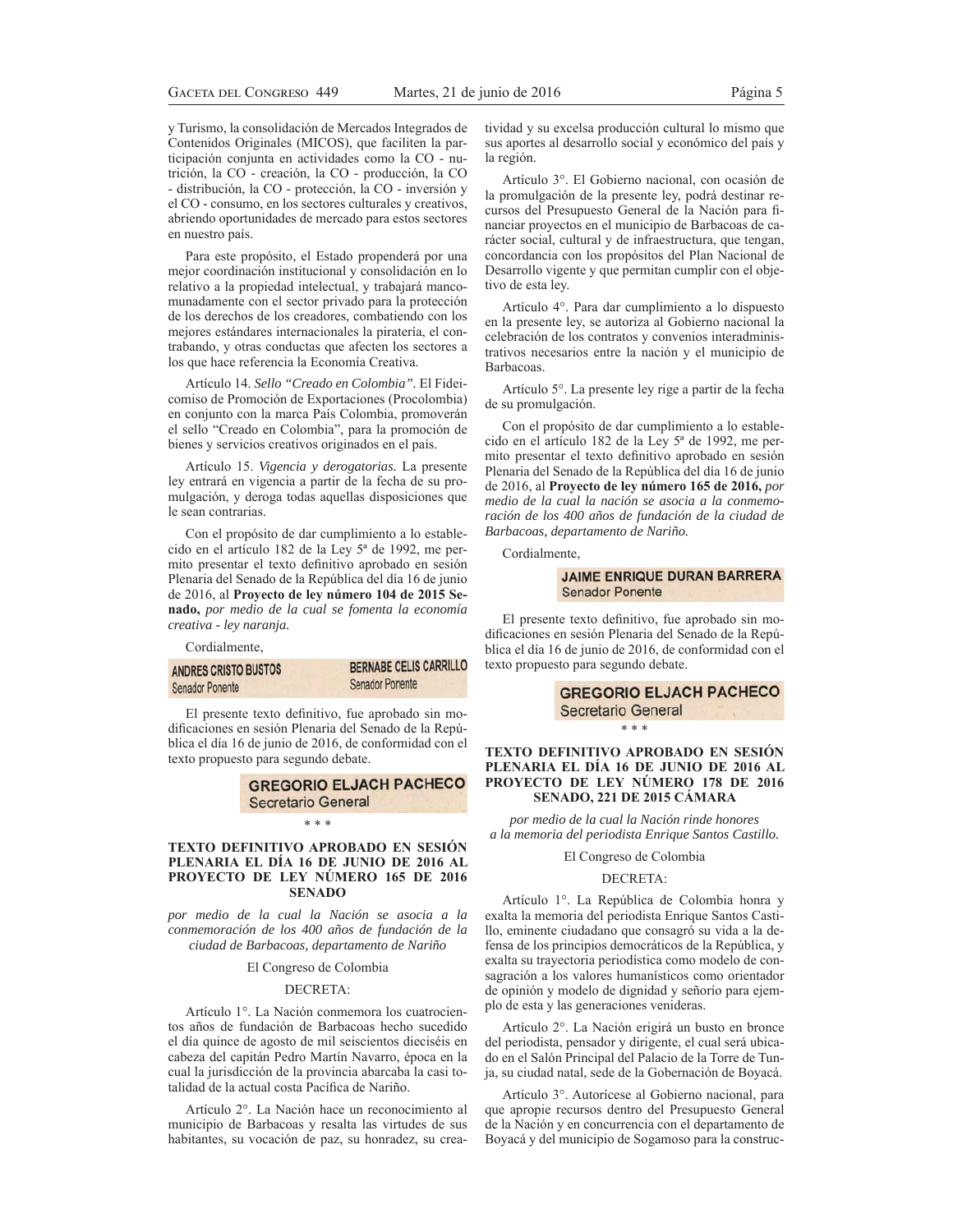ción de un Colegio Municipal en Sogamoso que llevará el nombre de "Enrique Santos Castillo".

Artículo 4°. Autorizar al Gobierno nacional para que el Ministerio del Interior en coordinación con las autoridades de Bogotá, D. C., disponga lo pertinente para asignarle a un parque de la capital el nombre del periodista Enrique Santos Castillo.

Artículo 5°. Radio y Televisión de Colombia (RTVC), producirá un documental para televisión y radio, que será transmitido por el Canal Institucional y Señal Colombia y la Radio Difusora Nacional, sobre su vida, obra y carrera periodística.

Artículo 6°. Autorícese al Gobierno nacional para crear el programa de becas en el campo del Periodismo que se denominará "Enrique Santos Castillo". Este programa será administrado y canalizado por el Instituto Colombiano de Crédito Educativo y Estudios Técnicos en el Exterior (Icetex) según los términos establecidos por el artículo 114 de la Ley 30 de 1992.

Artículo 7°. Autorícese al Gobierno nacional para que a través del Ministerio de Tecnologías de la Información y las Comunicaciones, Servicios Postales Nacionales S. A., y entidades correspondientes, ponga en circulación una Emisión Filatélica como homenaje al ilustre periodista Enrique Santos Castillo.

Artículo 8°. Autorícese al Gobierno nacional para que en cumplimiento y de conformidad con los artículos 341 y 345 de la Constitución Política incorpore dentro del Presupuesto General de la Nación a mediano plazo las partidas presupuestales necesarias a fin de dar cumplimiento a la presente ley. Para dar cumplimiento a lo dispuesto en la presente ley, se autoriza igualmente la celebración de los contratos y convenios interadministrativos necesarios entre la Nación, el departamento de Boyacá, el Distrito Capital de Bogotá y el municipio de Sogamoso.

Artículo 9°. Autorícese al Gobierno nacional y al Congreso de Colombia para rendir honores al periodista Enrique Santos Castillo en ceremonia especial, cuya fecha, lugar y hora serán programados por las Mesas Directivas de Senado y Cámara, con la presencia de Ministros del Interior, Educación, Cultura y de Tecnologías de la Información y las Comunicaciones y miembros del Congreso de la República.

Artículo 10. Esta ley rige a partir de la fecha de su promulgación.

Con el propósito de dar cumplimiento a lo establecido en el artículo 182 de la Ley 5ª de 1992, me permito presentar el texto definitivo aprobado en sesión Plenaria del Senado de la República del día 16 de junio de 2016, al Proyecto de ley número 178 de 2016 Senado - 221 de 2015 Cámara, por medio de la cual la nación rinde honores a la memoria del periodista Enrique Santos Castillo.

Cordialmente,

**MIGUEL AMIN SCAFF Senador Ponente** 

El presente texto definitivo, fue aprobado sin modificaciones en sesión Plenaria del Senado de la República el día 16 de junio de 2016, de conformidad con el texto propuesto para segundo debate.

> **GREGORIO ELJACH PACHECO** Secretario General

# **TEXTO DEFINITIVO APROBADO EN SESIÓN** PLENARIA EL DÍA 16 DE JUNIO DE 2016 AL PROYECTO DE LEY NÚMERO 179 DE 2016 SENADO, 160 DE 2014 CÁMARA

por medio de la cual se establece la tasa real de 0% de intereses en los créditos educativos otorgados por el Fondo Nacional de Ahorro para estudiantes de estratos 1, 2 y 3,

# El Congreso de Colombia

#### DECRETA:

Artículo 1°. A los afiliados del Fondo Nacional de Ahorro por cesantías y/o ahorro voluntario contractual que sean beneficiarios de créditos educativos por parte de esta entidad para estudios de pregrado y que pertenezcan a los estratos 1, 2 y 3, priorizados en el Sisbén de acuerdo con los cortes establecidos por el Ministerio de Educación les serán subsidiados por parte del Gobierno nacional el 100% de los intereses del crédito, en las modalidades de corto y largo plazo, previa disponibilidad de recursos. Los beneficiarios solo deberán asumir el pago del capital actualizado en el IPC.

Parágrafo 1°. El Gobierno nacional establecerá los cortes de Sisbén para los cuales aplica el beneficio otorgado en la presente ley.

Parágrafo 2°. El Ministerio de Hacienda girará el valor correspondiente de los intereses causados de los créditos otorgados descritos en el presente artículo. a FNA.

Artículo 2°. En un plazo no mayor a 90 días el Gobierno nacional reglamentará la materia.

Artículo 3<sup>°</sup>. Esta ley rige a partir de su promulgación y deroga todas las disposiciones que le sean contrarias.

Con el propósito de dar cumplimiento a lo establecido en el artículo 182 de la Ley 5<sup>ª</sup> de 1992, me permito presentar el texto definitivo aprobado en sesión Plenaria del Senado de la República del día 16 de junio de 2016, al Proyecto de ley número 179 de 2016 Senado - 160 de 2014 Cámara, por medio de la cual se establece la tasa real de 0% de intereses en los créditos educativos otorgados por el Fondo Nacional de Ahorro para estudiantes de estratos  $1, 2, y, 3$ .

Cordialmente,

# **JUAN MANUEL CORZO ROMAN Senador Ponente**

El presente texto definitivo, fue aprobado sin modificaciones en sesión Plenaria del Senado de la República el día 16 de junio de 2016, de conformidad con el texto propuesto para segundo debate.

| <b>GREGORIO ELJACH PACHECO</b> |  |
|--------------------------------|--|
| Secretario General             |  |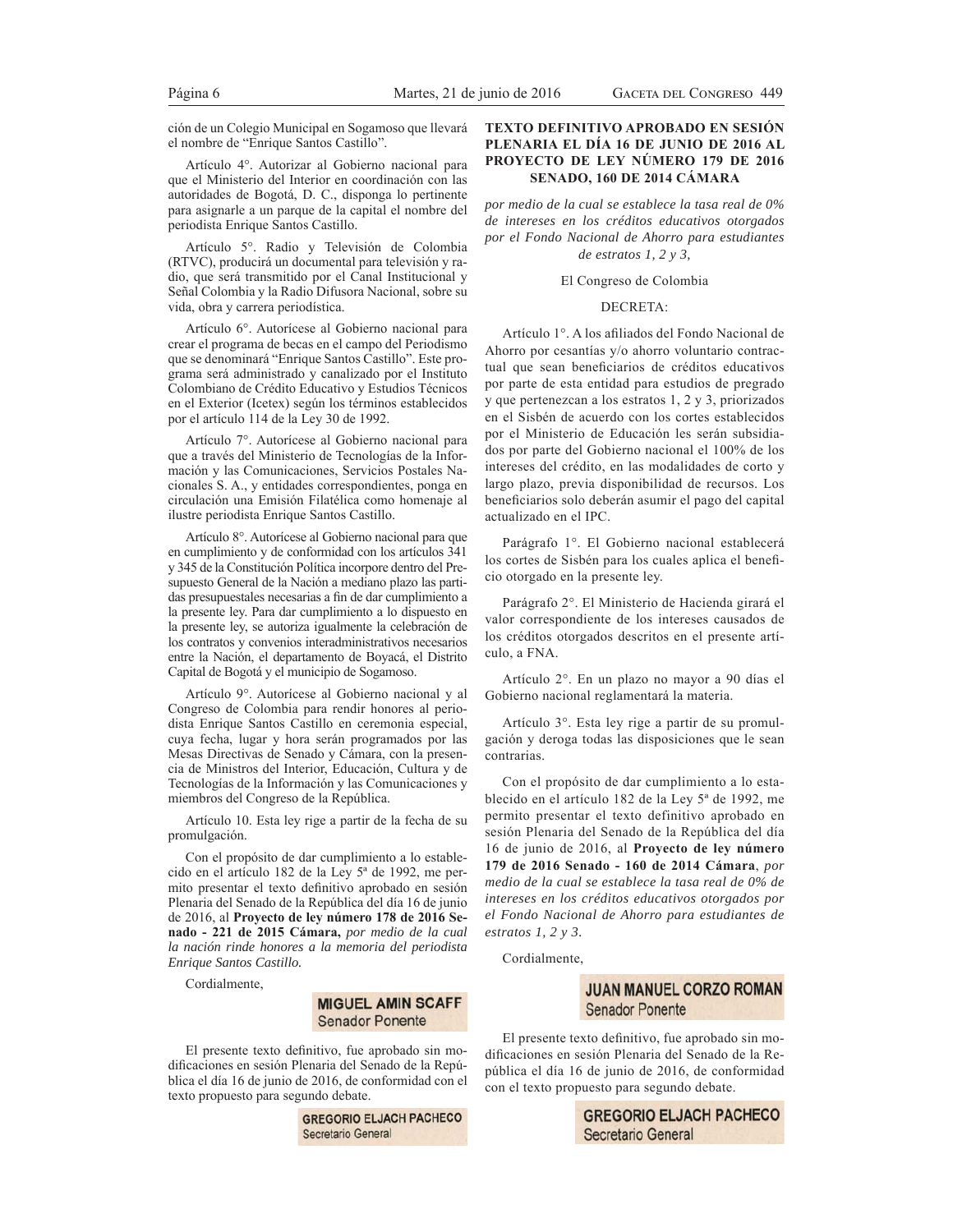# Página 7

# TEXTOS DE COMISIÓN

#### TEXTO APROBADO POR LA COMISIÓN PRIMERA DEL HONORABLE SENADO DE LA REPÚBLICA AL PROYECTO DE LEY NÚMERO **94 DE 2014 SENADO**

por medio de la cual se regula el ejercicio de cabildeo y se crea el Registro Único Público de Cabilderos.

El Congreso de Colombia.

# **DECRETA:**

# **TÍTULO I**

#### DISPOSICIONES GENERALES

Artículo 1°. Objeto. La presente ley tiene por objeto regular las actividades de cabildeo y crear el registro único público de cabilderos, con el fin de asegurar el acceso en igualdad de condiciones de los ciudadanos, la integridad, la transparencia y la imparcialidad en la preparación, elaboración, tramitación, aprobación, modificación, rechazo o derogación de leyes y actos legislativos, y en la preparación, elaboración, modificación o derogación de actos administrativos de carácter general.

Artículo 2°. Definiciones. Los términos utilizados en la presente ley deberán ser entendidos de acuerdo con el significado que a continuación se indica:

i. Actividades de cabildeo o cabildeo: Son los contactos de carácter personal y privado entre los cabilderos y los servidores públicos cobijados por la presente ley, que tengan por objeto promover, defender o representar cualquier interés lícito, propio o de un tercero, en relación con:

a) La preparación, elaboración, tramitación, aprobación, modificación, rechazo o derogación de leyes y actos legislativos<sup>-</sup>

b) La preparación, elaboración, modificación o derogación de actos administrativos de carácter general.

ii. Actividades excluidas: No son consideradas actividades de cabildeo:

a) Las intervenciones que realicen los ciudadanos en las audiencias especiales y debates que se realicen ante el Congreso de la República;

b) Las opiniones, sugerencias o propuestas alternativas de actos administrativos de carácter general que presenten los ciudadanos durante el término previsto en el numeral 8 del artículo 8° de la Ley 1437 de 2011.

iii. Cabildero: Persona natural o jurídica que desarrolla y gestiona actividades en representación de intereses lícitos, propios o de un tercero, ante los servidores públicos cobijados por la presente ley.

iv. Cliente: Persona natural o jurídica cuyos intereses lícitos son representados por el cabildero ante los servidores públicos cobijados por la presente ley.

v. Servidores públicos cobijados: Están cobijados por la presente ley los siguientes servidores públicos:

a) Servidores públicos de la Rama Legislativa del Poder Público: Los Congresistas, los Secretarios Generales, los Subsecretarios Generales, los Secretarios Generales de Comisiones Constitucionales y Legales, y los Asesores de las Unidades de Trabajo Legislativo;

b) Servidores públicos del sector central de la Rama Ejecutiva del Poder Público: El Presidente de la República, el Vicepresidente de la República, los Ministros, los Viceministros, los Directores de Departamentos Administrativos, los Superintendentes de Superintendencias sin personería jurídica, los Directores de Unidades Administrativas sin personería jurídica, el Secretario Jurídico de la Presidencia de la República, el Ministro de la Presidencia, el Secretario

de Transparencia de la Presidencia de la República, los Ministros Consejeros y Altos Consejeros Presidenciales. Así mismo, están cobijados por la presente ley sus Secretarios Privados, Secretarios Generales, Superintendentes Delegados, Directores y Asesores;

c) Servidores públicos del sector descentralizado por servicios de la Rama Ejecutiva del Poder Público: Los Superintendentes de Superintendencias con personería jurídica, los Directores de Unidades Administrativas con personería jurídica, los Gerentes, Presidentes o Directores de las entidades descentralizadas por servicios. Así mismo, están cobijados por la presente ley sus Secretarios Privados, Secretarios Generales, Superintendentes Delegados, Directores y Asesores;

d) Servidores públicos del Nivel Territorial: Alcaldes, Gobernadores, Diputados y Concejales. Así mismo estarán cobijados por la presente ley sus Secretarios Privados, Secretarios Generales, Subsecretarios y Asesores;

e) Servidores públicos de los órganos autónomos e independientes: Los miembros de la Junta Directiva del Banco de la República, los miembros de las Comisiones de Regulación, y en general los servidores públicos del nivel directivo y asesor de los órganos autónomos e independientes.

# **TÍTULO II** DEL REGISTRO ÚNICO PÚBLICO DE CABILDEROS

Artículo 3°. Registro Único Público de Cabilderos. Créase el registro electrónico único público de cabilderos, el cual será administrado por la Secretaría de Transparencia de la Presidencia de la República. Los cabilderos deberán estar inscritos en este registro para poder realizar actividades de cabildeo. El contenido de este registro es público y podrá ser consultado por cualquier persona en el sitio web de la Secretaría de Transparencia de la Presidencia de la República.

Artículo 4°. Contenido del Registro Electrónico Único Público de Cabilderos. Los cabilderos deberán inscribir la siguiente información en el Registro Único Público de Cabilderos:

i. Información sobre el cabildero: Nombres, apellidos, número de cédula, domicilio y demás generalidades del cabildero, cuando este sea una persona natural. El certificado de existencia y representación legal, cuando el cabildero pertenezca a una persona jurídica.

ii. Información sobre el cliente: Nombres, apellidos, número de cédula, domicilio y demás generalidades del cliente, cuando este sea una persona natural. Cuando el cliente pertenezca a una persona jurídica, el cabildero deberá allegar el certificado de existencia y representación legal, y el certificado expedido por el representante legal y el revisor fiscal, si la persona jurídica está obligada a tenerlo, o el auditor o contador, en el que se exprese si el cliente es parte o no de un grupo empresarial, si ejerce control sobre otras sociedades o si existe alguna situación de control sobre otras personas jurídicas, en los términos del Código de Comercio.

iii. Información sobre el interés representado: Descripción general de los intereses lícitos representados y de los propósitos concretos de las actividades de cabildeo.

iv. Información sobre los servidores públicos contactados o a contactar: Nombres, apellidos, y cargos de los servidores públicos contactados o a contactar para el ejercicio de las actividades de cabildeo.

v. Información general sobre las gestiones realizadas: En el registro se deberá consignar semestralmente un